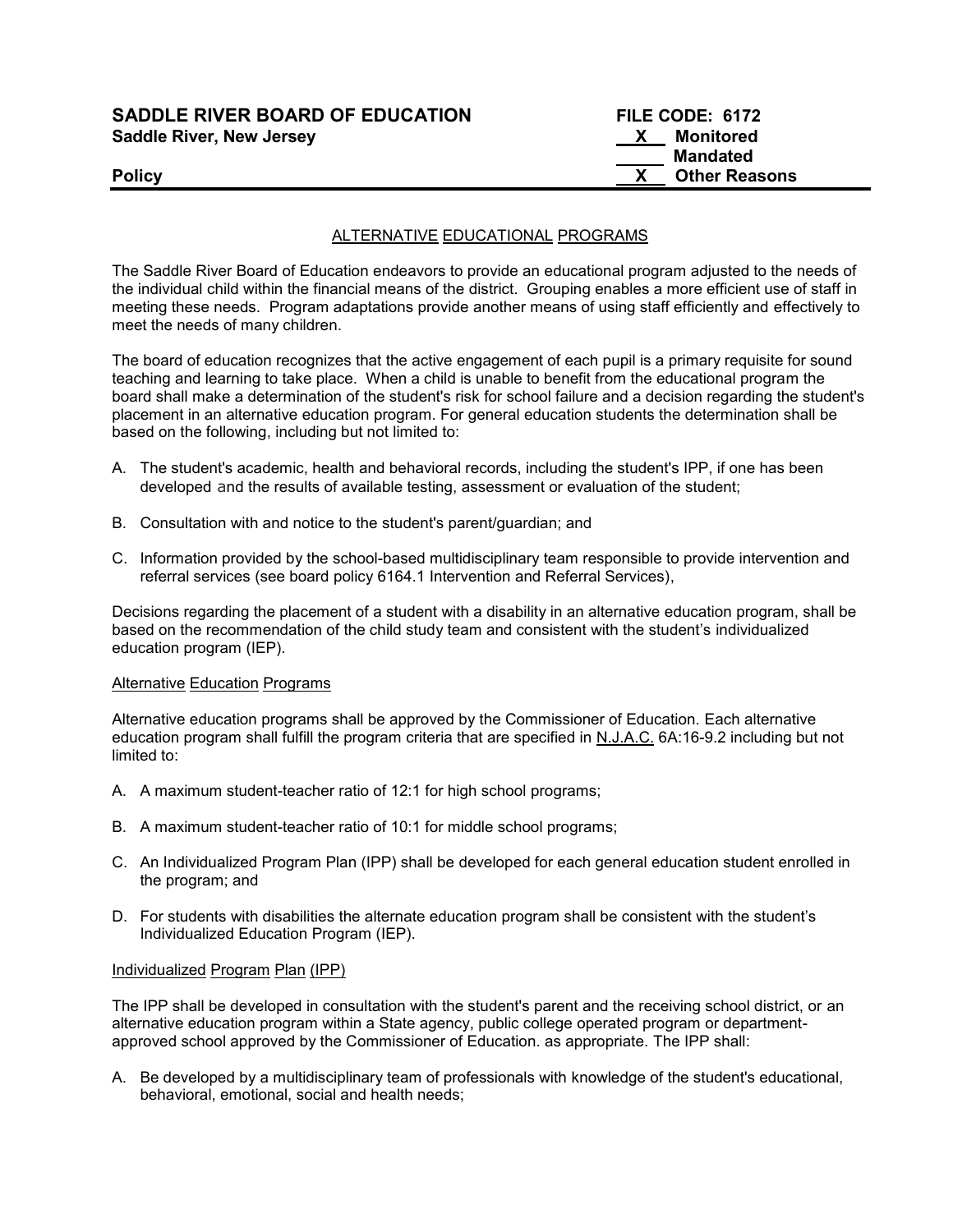### File Code: 6172

# ALTERNATIVE EDUCATIONAL PROGRAMS (continued)

- B. Identify the appropriate instructional and support services for addressing the student's identified needs;
- C. Be developed in accordance with the format prescribed by the Commissioner of Education and implemented within 30 calendar days of the student's placement in the alternative education program but need not, be developed prior to the student's placement.

The multidisciplinary team that reviews the IPP shall include district staff and staff from the alternative education program who have knowledge of the student's educational, behavioral, emotional, social and health needs.

The multidisciplinary team shall review and, as appropriate, revise the IPP prior to the completion of the student's anticipated enrollment in the alternative education program or prior to the end of the school year, whichever occurs first. Additionally the multidisciplinary team may review and revise the IPP, as needed, at any time during the student's enrollment in the alternative education program.

The student's parent shall be advised of revisions to the IPP.

### Home Schooling

The board acknowledges the right of parents/guardians to educate their children at home. The board is not required by law to allow a resident child educated elsewhere than at school to participate in the regular school curriculum or in extracurricular or sports activities. The board may:

- A. Allow a child educated elsewhere than at school to participate in curricular and extracurricular activities or sports activities;
- B. Loan books or materials to a child educated elsewhere than at school.

## Required Services to Home Schooled Students

When a student of this district is home schooled, the district shall:

- A. Provide payment for tuition when a student is enrolled in a shared-time vocational school program. Once a resident student is enrolled in a shared-time vocational school program the student becomes a public school student;
- B. Review any written request for a special education evaluation and if warranted conduct an evaluation as described in board policy 6171.4 Special Education and in accordance with the federal special education law, Individuals with Disabilities Education Act (P.L. 108-446 §612).

If the child is eligible for special education and related services, the district shall make a free, appropriate public education available only if the child enrolls in the district. If the child does not enroll in the district, but the district chooses to provide services, the district will develop a plan for the services to be provided.

## Removal for Weapons Offenses or Assault

Any student who is convicted or found to be delinquent for the following offenses shall be immediately removed by the principal from the district's regular education program for a period of not less than one calendar year and placed in an alternative education school or program pending a hearing before the board of education to remove the student:

- A. Possessing a firearm on any school property, on a school bus, or at a school-sponsored function; or
- B. Committing a crime while possessing a firearm.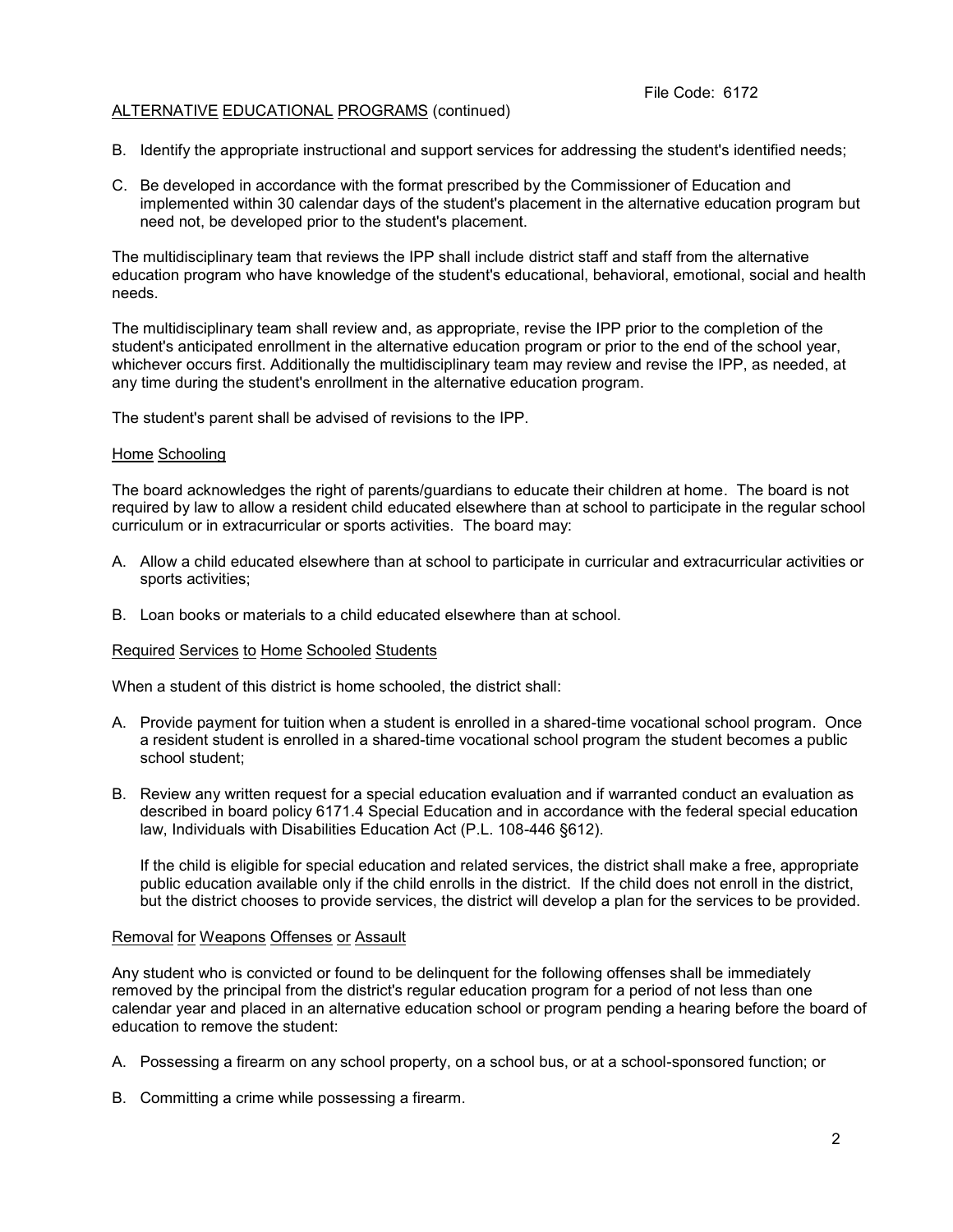# ALTERNATIVE EDUCATIONAL PROGRAMS (continued)

The superintendent shall determine at the end of the year whether the student is to return to the district's regular education program, in accordance with procedures established by the Commissioner of Education.

Any student who assaults a student, teacher, administrator, board member, or other district employee with a weapon other than a firearm on school property, on a school bus, or at a school-sponsored function must be immediately removed from the school's regular education program and placed in an alternative school or program, pending a hearing before the board. The superintendent shall determine when the child shall return to the regular education program.

| May 2007      |
|---------------|
| June 2014     |
| December 2014 |
| November 2016 |
|               |

### Key Words

Alternative Educational Programs, Home Schooling, Dropouts, Disruptive Students, Disruptive Students, Disaffected Students, Disaffected Students, At-Risk Students

| Legal References: N.J.S.A. 18A:11-1 |                                                                                                   |                                           | General mandatory powers and duties                                                             |  |  |
|-------------------------------------|---------------------------------------------------------------------------------------------------|-------------------------------------------|-------------------------------------------------------------------------------------------------|--|--|
|                                     |                                                                                                   | N.J.S.A. 18A:37-1 et seq.                 | Discipline of pupils                                                                            |  |  |
|                                     | See particularly:                                                                                 |                                           |                                                                                                 |  |  |
|                                     | N.J.S.A. 18A:37-2.2                                                                               |                                           |                                                                                                 |  |  |
|                                     |                                                                                                   |                                           | N.J.S.A. 18A:38-1, -25, -31 Attendance at school free of charge                                 |  |  |
|                                     | N.J.S.A. 18A:54-20                                                                                |                                           | Powers of board (county vocational schools)                                                     |  |  |
|                                     | N.J.A.C. 6A:8-5.1                                                                                 |                                           | <b>Graduation requirements</b>                                                                  |  |  |
|                                     | N.J.A.C. 6A:8-5.2                                                                                 |                                           | High school diplomas                                                                            |  |  |
|                                     |                                                                                                   | N.J.A.C. 6A:14-1.1 et seq.                | <b>Special Education</b>                                                                        |  |  |
|                                     | N.J.A.C. 6A:16-1.3                                                                                |                                           | Alternative education programs                                                                  |  |  |
|                                     | N.J.A.C. 6A:16-5.5                                                                                |                                           | Removal of students from general education for firearms<br>offense                              |  |  |
|                                     | N.J.A.C. 6A:16-5.6                                                                                |                                           | Removal of students from general education for assaults<br>with weapons                         |  |  |
|                                     |                                                                                                   | <u>N.J.A.C</u> . 6A:16-9.1 <u>et seq.</u> | Alternative education programs                                                                  |  |  |
|                                     |                                                                                                   |                                           | N.J.A.C. 6A:16-10.1 et seq. Home or out-of-school instruction for general education<br>students |  |  |
|                                     | N.J.A.C. 6A:30-3.2                                                                                |                                           | District performance review                                                                     |  |  |
|                                     |                                                                                                   |                                           | N.J.A.C. 6A:32-12.1 et seq. Student Behavior                                                    |  |  |
|                                     | See particularly:                                                                                 |                                           |                                                                                                 |  |  |
|                                     |                                                                                                   | N.J.A.C. 6A:32-12.2                       |                                                                                                 |  |  |
|                                     | 20 U.S.C.A. 1400 et seq. - 1990 Individuals With Disabilities Education Act, P.L.<br>108-446 §612 |                                           |                                                                                                 |  |  |
|                                     |                                                                                                   |                                           |                                                                                                 |  |  |
|                                     | State v. Vaughn, 44 N.J. 142, 1965                                                                |                                           |                                                                                                 |  |  |
|                                     | State v. Massa, 95 N.J. Super. 382, 1967                                                          |                                           |                                                                                                 |  |  |
|                                     | 20 USCA Section 8921 Gun Free Schools Act                                                         |                                           |                                                                                                 |  |  |
| <b>Possible</b>                     |                                                                                                   |                                           |                                                                                                 |  |  |
| Cross References: *5113             |                                                                                                   | Absences and excuses                      |                                                                                                 |  |  |
|                                     | $*5114$                                                                                           | Suspension and expulsion                  |                                                                                                 |  |  |
|                                     | 5119                                                                                              | <b>Transfers</b>                          |                                                                                                 |  |  |